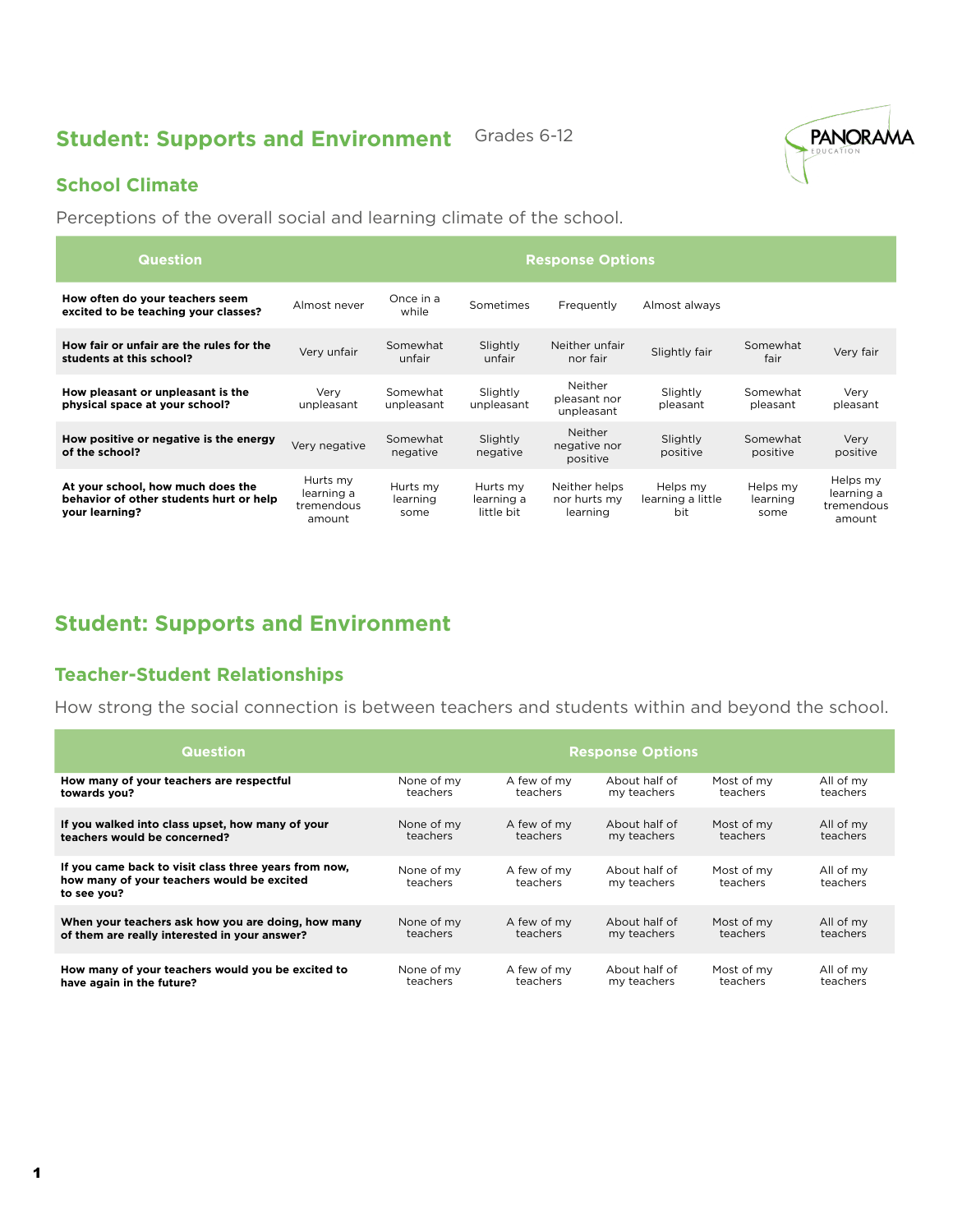## **Student: Supports and Environment**

### **Sense of Belonging**

How much students feel that they are valued members of the school community.

| <b>Question</b>                                          | <b>Response Options</b> |                            |                    |                           |                                      |
|----------------------------------------------------------|-------------------------|----------------------------|--------------------|---------------------------|--------------------------------------|
| How well do people at your school understand you         | Do not understand       | Understand a               | Understand         | Understand                | Completely                           |
| as a person?                                             | at all                  | little                     | somewhat           | quite a bit               | understand                           |
| How connected do you feel to the adults                  | Not at all              | Slightly                   | Somewhat           | Quite                     | Extremely                            |
| at your school?                                          | connected               | connected                  | connected          | connected                 | connected                            |
| How much respect do students in your school<br>show you? | No respect at all       | A little bit of<br>respect | Some respect       | Quite a bit of<br>respect | A tremendous<br>amount of<br>respect |
| How much do you matter to others at this school?         | Do not matter<br>at all | Matter a little bit        | Matter<br>somewhat | Matter quite<br>a bit     | Matter a<br>tremendous<br>amount     |
| Overall, how much do you feel like you belong            | Do not belong           | Belong a little            | Belong             | Belong quite              | Completely                           |
| at your school?                                          | at all                  | bit                        | somewhat           | a bit                     | belong                               |

## **Student: Supports and Environment**

#### **Cultural Awareness and Action**

How often students learn about, discuss, and confront issues of race, ethnicity, and culture in school. *Please note that this measure is only available for students in Grades 6-12.*

| <b>Question</b>                                                                                                                       | <b>Response Options</b>   |                         |                         |                      |                          |
|---------------------------------------------------------------------------------------------------------------------------------------|---------------------------|-------------------------|-------------------------|----------------------|--------------------------|
| How often do teachers encourage you to learn about<br>people from different races, ethnicities, or cultuers?                          | Almost never              | Once in a while         | Sometimes               | Frequently           | Almost always            |
| How often do you think about what someone of a<br>different race, ethnicity, or culture experiences?                                  | Almost never              | Once in a while         | Sometimes               | Frequently           | Almost always            |
| How confident are you that students at your school can<br>have honest conversations with each other about race?                       | Not at all<br>confident   | Slightly<br>confident   | Somewhat<br>confident   | Quite<br>confident   | Extremely<br>confident   |
| At your school, how often are you encouraged to think<br>more deeply about race-related topics with other<br>students at your school? | Almost never              | Once in a while         | Sometimes               | Frequently           | Almost always            |
| How comfortable are you sharing your thoughts about<br>race-related topics with other students at your school?                        | Not at all<br>comfortable | Slightly<br>comfortable | Somewhat<br>comfortable | Quite<br>comfortable | Extremely<br>comfortable |
| How often do students at your school have important<br>conversations about race, even when they might be<br>uncomfortable?            | Almost never              | Once in a while         | Sometimes               | Frequently           | Extremely fairly         |
| When there are major events related to race, how<br>often do adults at your school talk about them with<br>students?                  | Almost never              | Once in a while         | Sometimes               | Frequently           | Almost always            |
| How well does your school help students speak out<br>against racism?                                                                  | Not at all well           | Slightly well           | Somewhat well           | Quite well           | Extremely well           |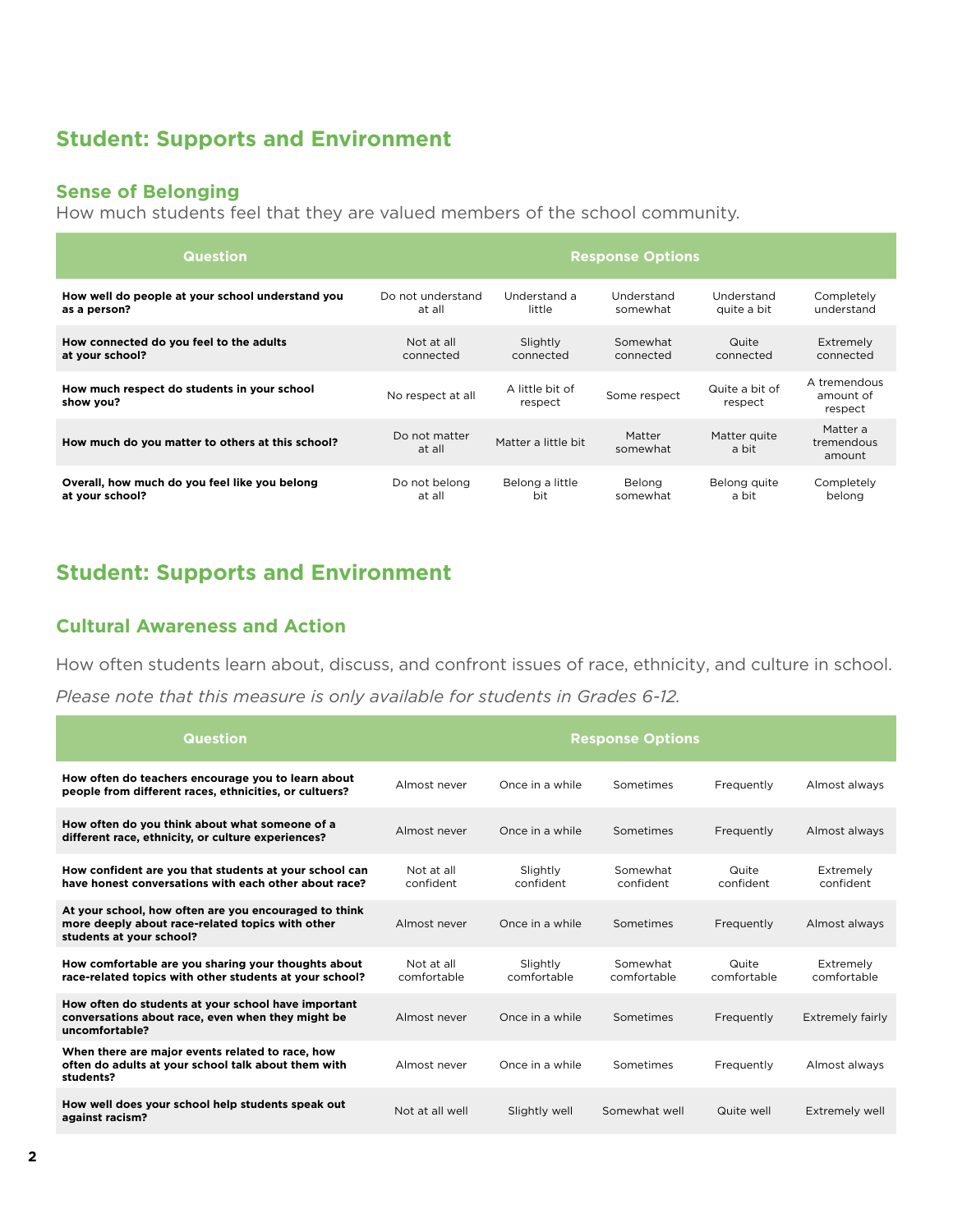#### **FREE-RESPONSE QUESTIONS**

What do you wish your teachers knew about your experiences of race, ethnicity, or culture at school?

What is the most important thing your school can keep doing to support students of different races, ethnicities, and cultures?

### **Student: Supports and Environment**

#### **Engagement**

How attentive and invested students are in school.

| <b>Question</b>                                                                               | <b>Response Options</b>  |                        |                        |                  |                         |
|-----------------------------------------------------------------------------------------------|--------------------------|------------------------|------------------------|------------------|-------------------------|
| How excited are you about going to your classes?                                              | Not at all excited       | Slightly excited       | Somewhat<br>excited    | Quite excited    | Extremely<br>excited    |
| How often do you get so focused on activities in your<br>classes that you lose track of time? | Almost never             | Once in a while        | Sometimes              | Frequently       | Almost always           |
| In your classes, how eager are you to participate?                                            | Not at all eager         | Slightly eager         | Somewhat<br>eager      | Quite eager      | Extremely eager         |
| When you are not in school, how often do you talk<br>about ideas from your classes?           | Almost never             | Once in a while        | Sometimes              | Often            | Almost always           |
| Overall, how interested are you in your classes?                                              | Not at all<br>interested | Slightly<br>interested | Somewhat<br>interested | Quite interested | Extremely<br>interested |

# **Student: Well-Being**

### **Supportive Relationships**

How supported students feel through their relationships with friends, family, and adults at school.

| <b>Question</b>                                                                                                      |                | <b>Response Options</b> |
|----------------------------------------------------------------------------------------------------------------------|----------------|-------------------------|
| Do you have a teacher or other adult from school who<br>you can count on to help you, no matter what?                | N <sub>o</sub> | Yes                     |
| Do you have a family member or other adult outside<br>of school who you can count on to help you, no matter<br>what? | No.            | Yes                     |
| Do you have a friend from school who you can count<br>on to help you, no matter what?                                | N <sub>o</sub> | Yes                     |
| Do you have a teacher or other adult from school who<br>you can be completely yourself around?                       | N <sub>o</sub> | Yes                     |
| Do you have a family member or other adult outside of<br>school who you can be completely yourself around?           | N <sub>o</sub> | Yes                     |
| Do you have a friend from school who you can be<br>completely yourself around?                                       | <b>No</b>      | Yes                     |